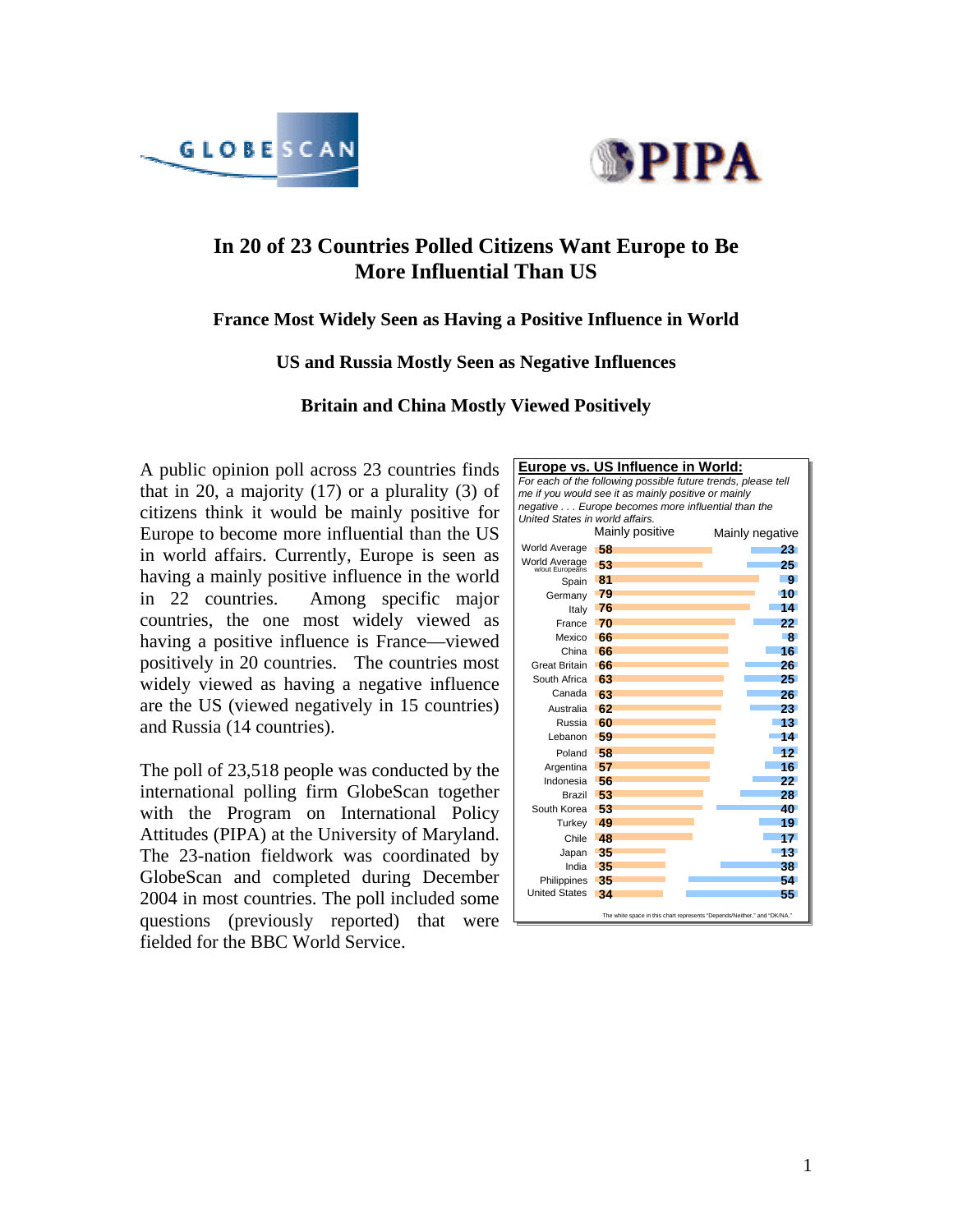On average, across all countries polled, 58 percent favor Europe becoming more influential than the US in world affairs. Excluding European countries, the average is 53 percent. The most enthusiasm for greater European influence (other than in Europe) is among US neighbors—Mexico (66%) and Canada (63%)—and China (66%), South Africa (63%), Australia (62%), and Russia (60%). The only countries where a majority sees this prospect as negative are the Philippines (54%), and the US. However, among Americans only 55 percent see it as negative while 34 percent say it would be positive, reflecting the deep political divide among Americans over US foreign policy. Indians are divided, with, 35 percent saying mostly positive, 38 percent mostly negative.

Asked to evaluate the current influence of the five permanent members of the UN Security Council and Europe as a whole, in 22 out of 23 countries a majority (20) or plurality (2) sees



Europe as having a positive influence in the world. On average, 68% see Europe as having a positive influence and only 13% see it as negative—63% to 15% if European countries are excluded.

Europe is viewed especially positively in Canada (79%), China (77%), the Philippines (76%), and South Africa (76%). The only country not to view it positively is India, where views are evenly divided. Mexico is relatively lukewarm (42% positive, 16% negative) as is Japan (39% positive, 2% negative).

### **Views of France**

The most highly regarded individual country is France, which is seen as having a positive influence in 21 countries—58 percent on average, with 20 percent seeing a mainly negative influence. [Note: In all cases the population of the country being evaluated was excluded from the totals.]

Only in the US does a majority (52%) say that France is having a negative influence in the

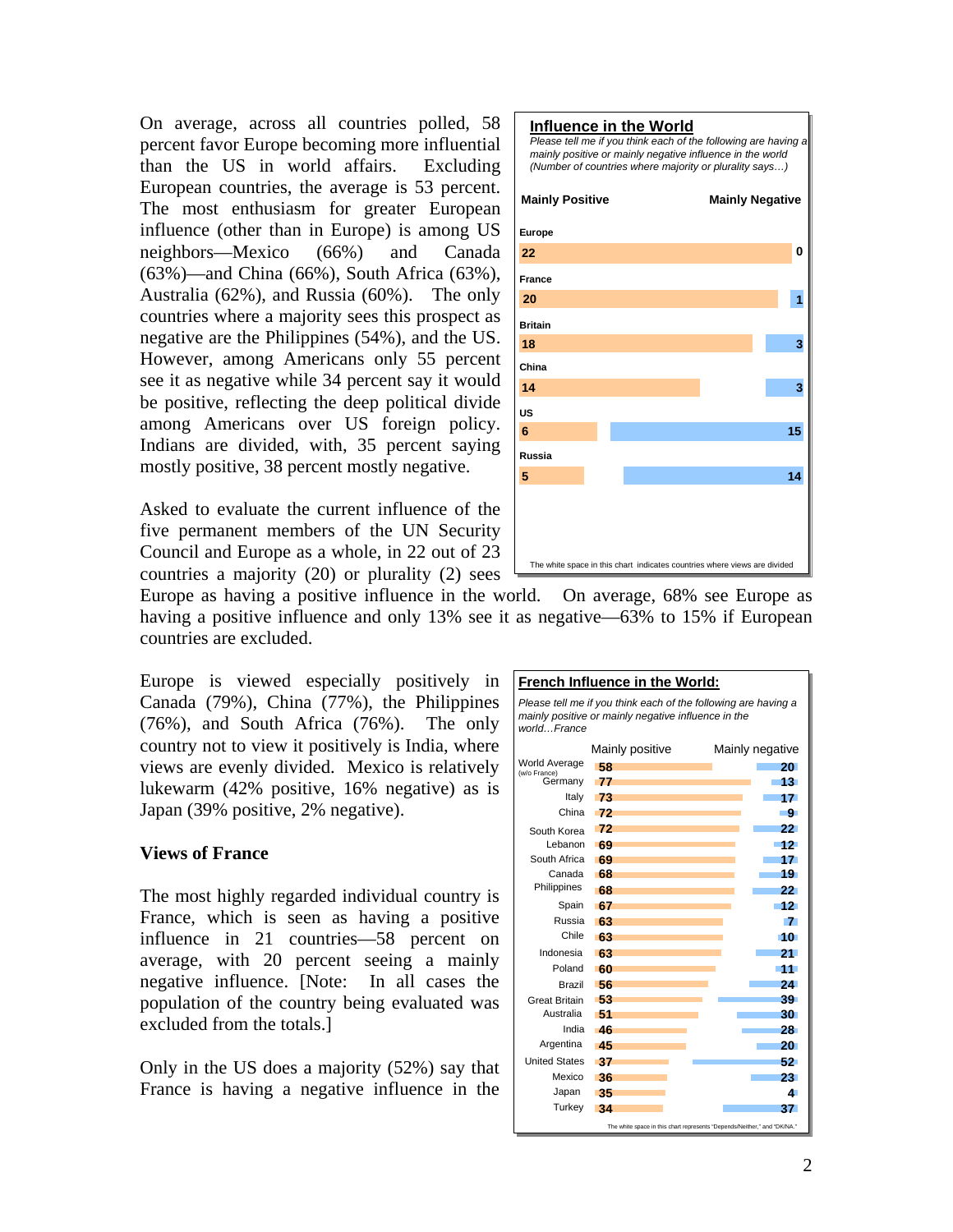world (positive 37%). Turkey is divided, with 34% positive and 37% negative. Interestingly, the country most positive toward France is its historical nemesis Germany, where 77% view France as positive, followed by Italy (73%). Close behind were China (72%), South Korea (72%), South Africa (69%), and Lebanon (69%).

# **Views of US**

The US edges out Russia for the dubious distinction of having the largest number of countries rating it as having a negative influence in the world, with 15 countries saying it has a negative influence and just 6 countries viewing it as positive.

On average, a plurality of 47 percent view US influence in the world as mostly negative, while 38 percent view it as mostly positive and 15 percent did not answer either way. The countries most negative towards the US are Argentina (65%), Germany (64%), Russia (63%), Turkey (62%), Canada (60%) and Mexico (57%). Majorities see US influence as positive in the Philippines (88%), South Africa (56%), India (54%), Poland (52%), and South Korea (52%). A plurality of Italians (49%) are also positive. Interestingly the French were only moderately negative about

| United States' Influence in the World:<br>Please tell me if you think each of the following are having a<br>mainly positive or mainly negative influence in the world<br><b>The United States</b>                                           |                                                                                                                                                                        |                                                                                                                                                             |  |
|---------------------------------------------------------------------------------------------------------------------------------------------------------------------------------------------------------------------------------------------|------------------------------------------------------------------------------------------------------------------------------------------------------------------------|-------------------------------------------------------------------------------------------------------------------------------------------------------------|--|
| <b>World Average</b><br>w/o US<br>Philippines<br>South Africa<br>India<br>Poland<br>South Korea<br>Italy<br>Great Britain<br>Brazil<br>China<br>Australia<br>Indonesia<br>France<br>Canada<br>Lebanon<br>Chile<br>Spain<br>Germany<br>Japan | Mainly positive<br>-38<br>-88<br>-56<br>-54<br>-52<br>-52<br>-49<br>$\overline{44}$<br>-42<br><b>40</b><br>-40<br>-38<br>-38<br>-34<br>-33<br>-29<br>-29<br>-27<br>-24 | Mainly negative<br>47<br>-91<br>35.<br>30.<br>21.<br>45.<br>40.<br>50.<br>51.<br>42<br>$52^{\circ}$<br>51.<br>54.<br>60.<br>49.<br>50.<br>51.<br>64.<br>31. |  |
| Argentina<br>Turkey<br>Russia<br>Mexico                                                                                                                                                                                                     | - 19<br>18<br>-16<br>11                                                                                                                                                | 65.<br>62.<br>63.<br>57.                                                                                                                                    |  |
|                                                                                                                                                                                                                                             |                                                                                                                                                                        | The white space in this chart represents "Depends/Neither." and "DK/NA."                                                                                    |  |

US influence, with 54 percent viewing it negatively—mirroring the 52 percent of Americans who view France negatively.

# **Views of Russia**

Russia has the fewest number of countries (5) viewing it as having a positive influence, with 14 viewing it negatively. On average, 35% view it positively and 40% negatively.

The most negative are Germany and France at 57%, followed by Brazil (52%), Poland (51%) and South Korea (50%). Americans only lean mildly negative (39% positive, 44% negative). The only two countries with a majority positive toward Russia were China, where 64 percent view it positively, and India (67%). However, pluralities are positive in the Philippines (49%), Chile (44%) and Lebanon (38%).

### **Views of Britain**

Britain and China are in a middle tier and viewed primarily as positive. Eighteen countries view Britain as having a positive influence, led by the US (78%), South Korea (70%), South Africa and Canada (both 67%). On average, 50% view Britain positively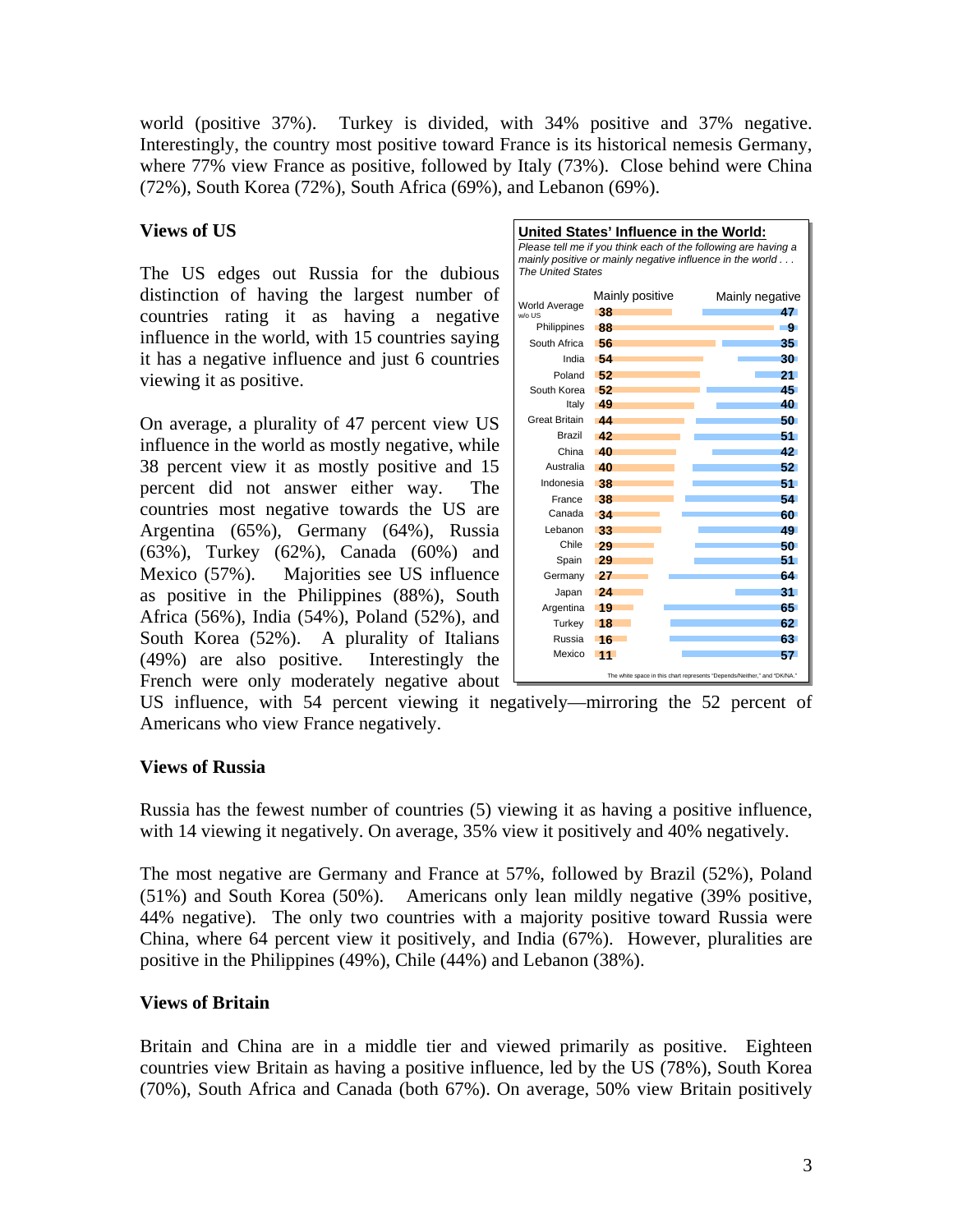and 29% negatively. Only one country has a majority with a negative view of Britain— Argentina with 53% (positive 18%)—perhaps a hangover from the Falklands War. Two countries have pluralities with negative views, Turkey (48% negative, 27% positive) and Mexico (41% negative, 17% positive). India is divided (39% positive, 35% negative).

# **Views of China**

As was previously reported by the BBC World Service, fourteen countries view China as having a positive influence. On average, 48% view China as positive and just 30% as negative. The most positive are Lebanon (74%), the Philippines (70%), Indonesia (68%) and India (66%). In only three countries do a plurality view Chinese influence as negative—Germany (47%), the US (46%) and Poland (33%), and in no case does a majority have a negative view. In Japan, few say China is having a negative influence (22%), but also few say it is having a positive influence (25%), while 53% do not take a position one way or the other.

The BBC World Service Poll showed this positive view of China is closely related to its economic role in the world rather than its potential military power. While in sixteen countries most saw it as positive if China were to become "significantly more powerful economically," in seventeen countries more said that it would be negative if China becomes "significantly more powerful militarily."

# **Comments**

Steven Kull, director of PIPA, comments, "What is notable here is that Europe and China, which have engaged the world primarily through economic relations—or soft power—are widely seen as having a mostly positive influence, while the countries that have very large militaries and have recently used them in a prominent way--the US and Russia—are more often seen as having a negative influence. Some have argued US military power deserves appreciation for making the global economic order possible, but with the Cold War a fading memory, this perspective seems to be fading as well. While trade might buy you love, guns clearly do not."

Doug Miller, President of GlobeScan concludes, "Our research shows that Europe's star has risen as America's reputation has declined under the Bush Administration. Americans really must worry when it is the wealthy of the world and the youth of the world that are the most upset with them."

# **Demographic Variations**

Looking at variations by age is especially significant, as the attitudes of young people compared to older people suggest possible future trends. Indeed, all the striking findings of the study appear to be more pronounced among young people. Young people (18-29) are more supportive of Europe becoming more influential than the US (60%) than those 60 or more (51%). Excluding Europeans, 56 percent of young people are supportive, as compared to 45% of older people. Larger percentages of young people than older people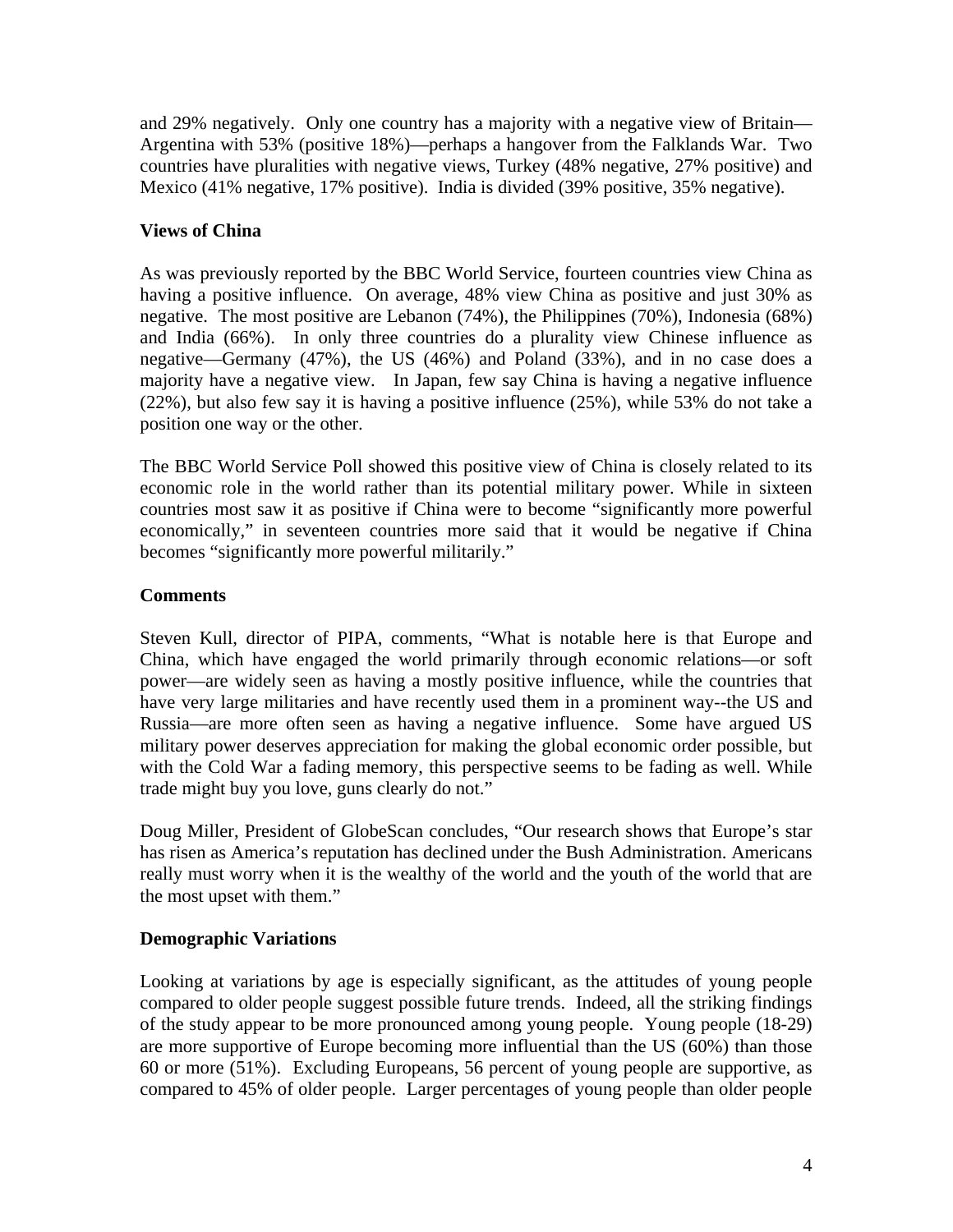have a positive view of the influence of Europe (69% vs. 64%; excluding Europeans, 65% vs. 57%), of France (61% vs. 53%), of China (54% vs. 41%), and of Russia (39% vs. 32%). However, young people are more prone to view the US as having a negative influence (50% vs. 40%), as well as Britain (32% vs. 22%).

Education is also an important variable, as those who are educated are likely to be better informed. Here too, the striking findings of the study are more pronounced at higher educational levels. Those with relatively high levels of education are more likely to have a positive view of Europe becoming more influential than the US (63%) than are those with lower levels of education (53%). (Excluding Europeans: 57% and 45%.) Larger percentages of those with higher education have a positive view of the influence of Europe (72% vs. 64%; excluding Europeans, 67% vs. 55%), of France (63% vs. 52%), China (49% vs. 44%), Russia (38% vs. 31%) and Britain (53% vs. 44%). However, those who are more educated are more likely to have a negative view of US influence (50% vs. 44%).

Income followed a pattern quite similar to education. Those with higher levels of income were more likely to have a positive view of Europe becoming more influential than the US; to have a positive view of the influence of Europe, of France, Russia, and Britain; and to have a negative view of the influence of the US.

Polling was conducted by GlobeScan's network of national Research Partners from November 15, 2004 to January 5, 2005 with a total of 23,518 people. In eight of the countries the sample was limited to major metropolitan areas. The margin of error per country ranged from +/-2.5-4%. For more details, please see the Methodology section below or visit <http://www.pipa.org>.

For media interviews with participating pollsters (by language of interview):

| English | Steven Kull | $+1-202-232-7500$             | skull@pipa.org            |
|---------|-------------|-------------------------------|---------------------------|
|         |             | Doug Miller $+442073706472$   | doug.miller@globescan.com |
| French  |             | Clay Ramsay $+1-202-232-7500$ | pipa@his.com              |

**GlobeScan Incorporated** is a global public opinion and stakeholder research firm with offices in Toronto, London, and Washington. GlobeScan conducts custom research and annual tracking studies on global issues. With a research network spanning 50+ countries, GlobeScan works with global companies, multilateral agencies, national governments, and non-government organizations to deliver research-based insights for successful strategies.

**The Program on International Policy Attitudes (PIPA)** is a joint program of the Center on Policy Attitudes and the Center for International and Security Studies at the University of Maryland. PIPA undertakes research on attitudes in both the public and in the policymaking community toward a variety of international and foreign policy issues. It seeks to disseminate its findings to members of government, the press, and the public as well as academia.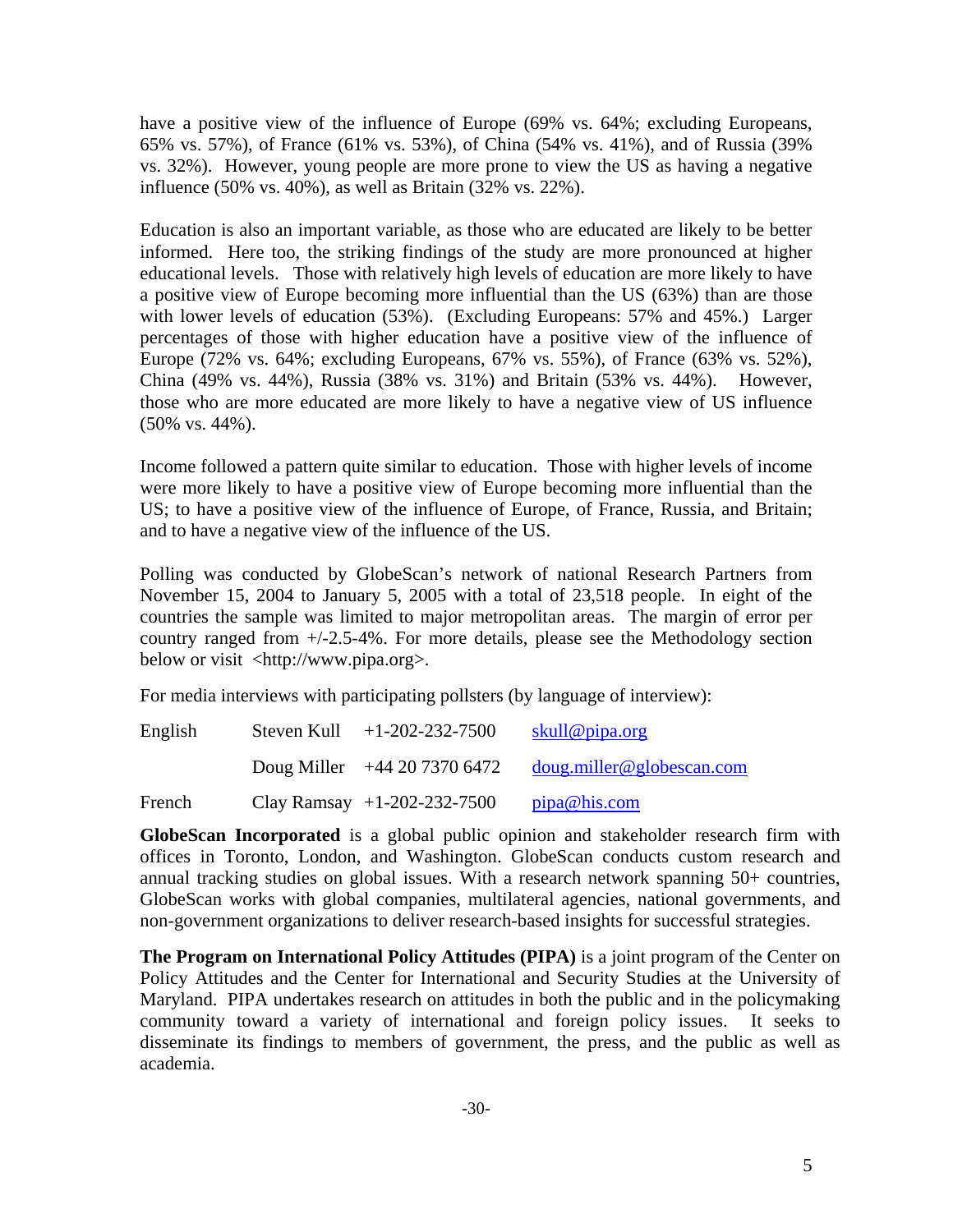## **Questionnaire**

- 1 For each of the following possible future trends, please tell me if you would see it as mainly positive or mainly negative.
	- a) Europe becomes more influential than the United States in world affairs.
		- 01 Mainly positive
		- 02 Mainly negative

#### **VOLUNTEERED**

- 03 Depends
- 04 Neither, no difference
- 99 DK/NA

2 Please tell me if you think each of the following are having a mainly positive or mainly negative influence in the world:

#### **ROTATE**

- a) China
	- 01 Mainly positive
	- 02 Mainly negative

#### **VOLUNTEERED DO NOT READ**

- 03 Depends
- 04 Neither, no difference
- 99 DK/NA
- b) Britain
- c) Russia
- d) France
- e) The United States
- f) Europe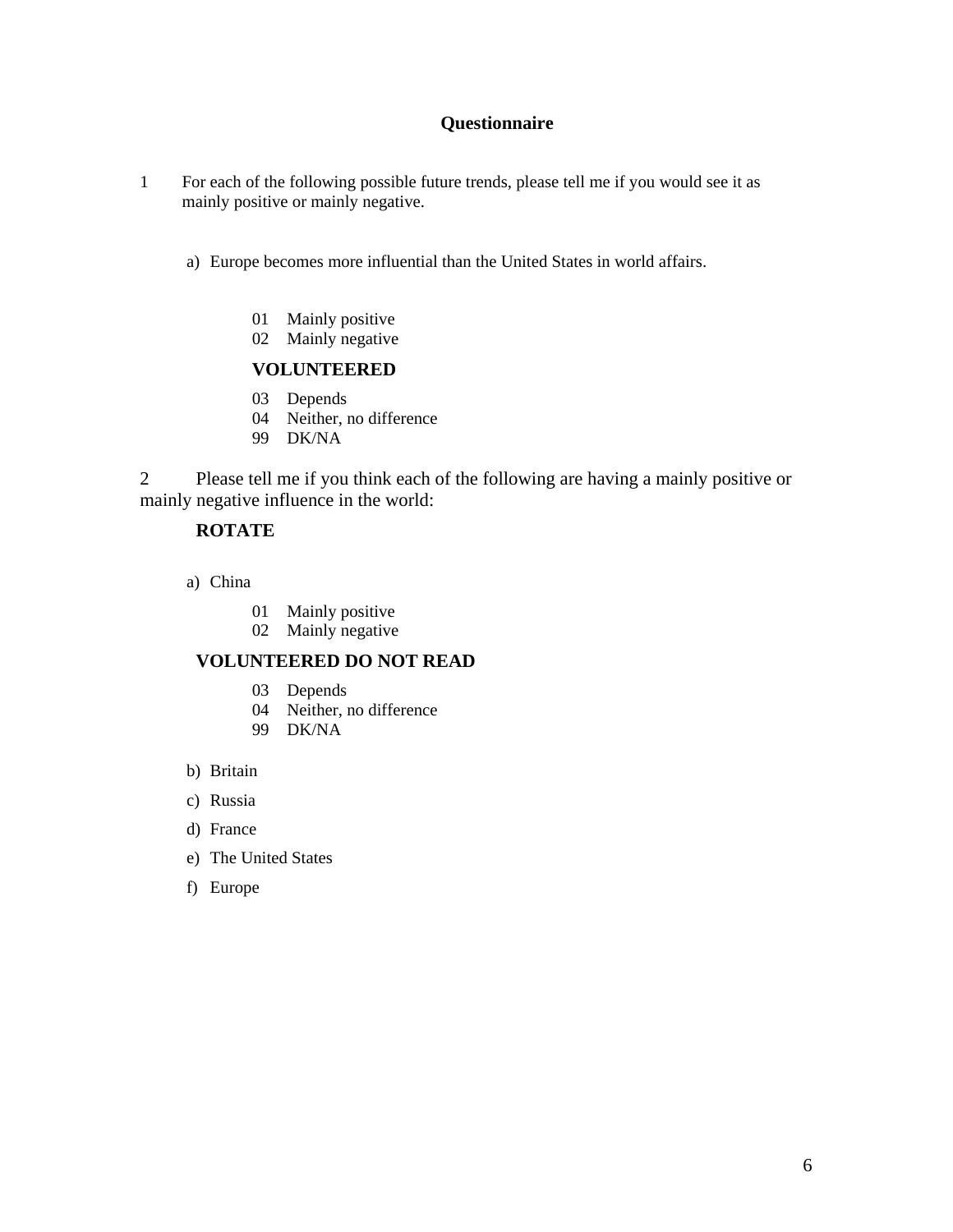# **Methodology**

# **The following table gives more details of the methodologies used in each of the 23 countries.**

| Country              | <b>Sample Size</b><br>(unweighted) | <b>Field dates</b>     | Sample frame         | <b>Survey</b><br>methodology | <b>Type of</b><br>sample           |
|----------------------|------------------------------------|------------------------|----------------------|------------------------------|------------------------------------|
| Argentina            | 1005                               | Dec 10 - Dec 13 2004   | 18 years and over    | Face-to-face                 | Nation-wide                        |
| Australia            | 1018                               | Dec 1 - Dec 29 2004    | 18 years and over    | Telephone                    | Nation-wide                        |
| <b>Brazil</b>        | 800                                | Nov 16 - Dec 30 2004   | 18 years to 69 years | Face-to-face                 | Urban <sup>1</sup>                 |
| Canada               | 1000                               | Nov 23 - Dec 6 2004    | 18 years and over    | Telephone                    | Nation-wide                        |
| Chile                | 1200                               | Dec 10 - Dec 29 2004   | 18 years and over    | Face-to-face                 | $Urban^2$                          |
| China                | 1800                               | Dec 4 - Dec 20 2004    | 18 years and over    | Telephone                    | Urban <sup>3</sup>                 |
| France               | 1001                               | Dec 8 - Dec 15 2004    | 15 years and over    | Telephone                    | Nation-wide                        |
| Germany              | 1004                               | Nov 29 - Dec 31 2004   | 16 years to 70 years | Telephone                    | Nation-wide                        |
| <b>Great Britain</b> | 1002                               | Nov 15 - Nov 28 2004   | 18 years and over    | Telephone                    | Nation-wide                        |
| India                | 1005                               | Dec 4 - Dec 15 2004    | 15 years to 65 years | Face-to-face                 | Main<br>Metropolitan <sup>4</sup>  |
| Indonesia            | 1000                               | Nov $30 - Dec$ 19 2004 | 18 years to 60 years | Face-to-face                 | Major<br>Metropolitan <sup>5</sup> |
| Italy                | 1035                               | Dec 3 - Dec 17 2004    | 18 years and over    | Telephone                    | Nation-wide                        |
| Japan                | 1403                               | Dec $9 - Dec 12 2004$  | 20 years and over    | Face-to-face                 | Nation-wide                        |
| Lebanon              | 1000                               | Dec 15 - Jan 3 2005    | 16 years to 64 years | Face-to-face                 | Nation-wide                        |
| Mexico               | 1000                               | Nov 16 - Dec 15 2004   | 18 years and over    | Face-to-face                 | Nation-wide                        |
| Philippines          | 500                                | Dec 11 - Dec 22 2004   | 18 years and over    | Face-to-face                 | Urban <sup>6</sup>                 |
| Poland               | 943                                | Nov 25 - Nov 29 2004   | 18 years and over    | Face-to-face                 | Nation-wide                        |
| Russia               | 1028                               | Dec 2 - Dec 28 2004    | 18 years and over    | Face-to-face                 | Nation-wide                        |
| South Africa         | 1011                               | Jan 3 - Jan 5 2005     | 18 years and over    | Telephone                    | Major<br>Metropolitan $7$          |
| South Korea          | 1000                               | Nov 26 - Dec 16 2004   | 20 years and over    | Face-to-face                 | Nation-wide                        |
| Spain                | 808                                | Jan 17 - Jan19 2005    | 18 years and over    | Telephone                    | Nation-wide                        |
| Turkey               | 1200                               | Dec 9 - Dec 20 2004    | 15 years and over    | Face-to-face                 | Urban <sup>8</sup>                 |
| <b>USA</b>           | 1000                               | Nov 17 – Dec 12 2004   | 18 years and over    | Telephone                    | Nation-wide                        |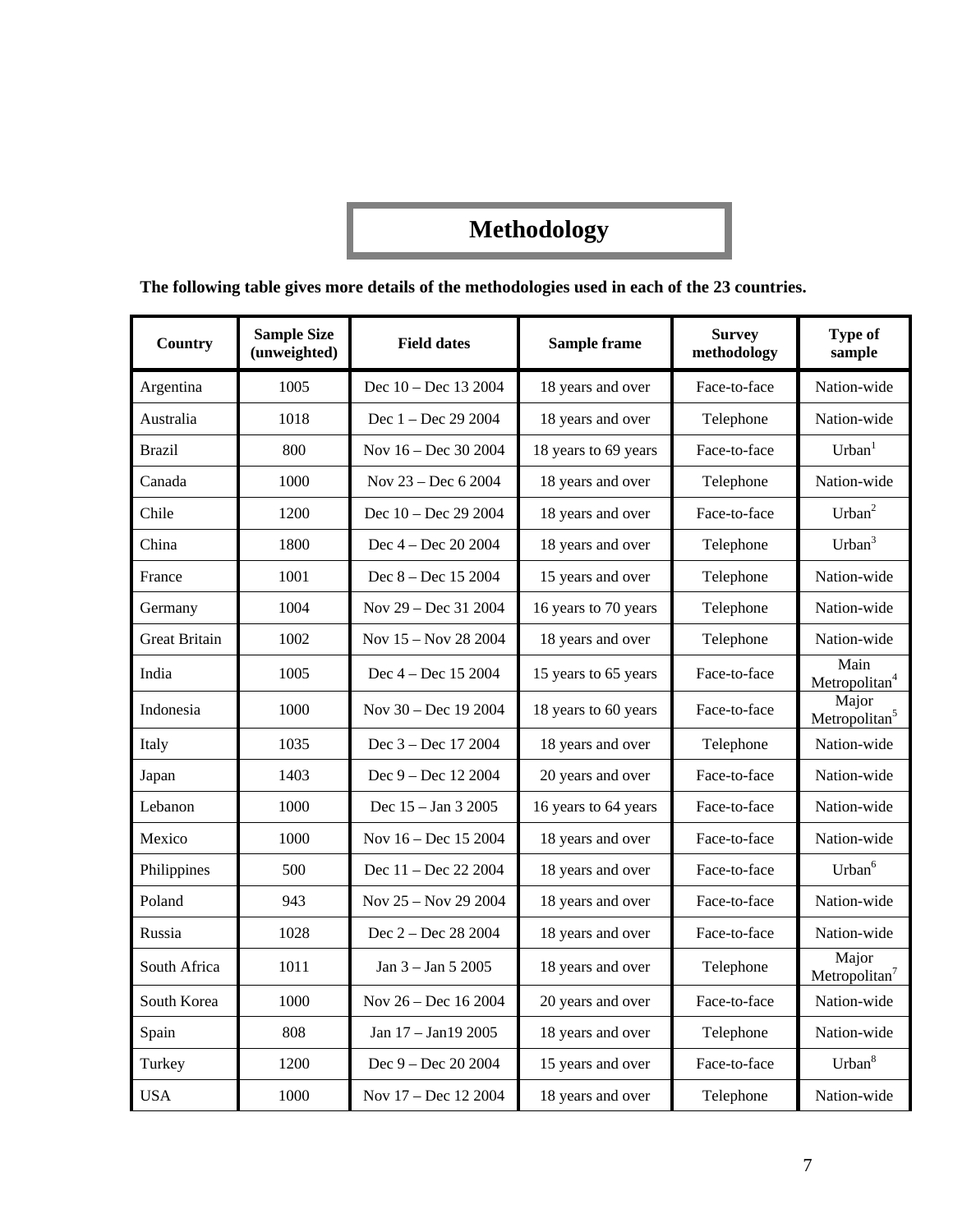<sup>1</sup>In Brazil the survey was conducted in São Paulo, Rio de Janeiro, Belo Horizonte, Recife, Porto Alegre, Curitiba, Salvador, & Brasília. 2

 $2$ In Chile the survey was conducted in Arica, Iquique, Calama, Antofagasta, Copiapó, La Serena,

Coquimbo, Ovalle, Quilpué, Villa Alemana, Viña, Valparaíso, Quillota, San Antonio, Santiago, Rancagua, Curicó, Linares, Talca, Chillán, Talcahuano, Concepción, Coronel, Lota, Los Angeles, Temuco, Valdivia, Osorno, Puerto Montt & Chiguayante. 3

<sup>3</sup>In China the survey was conducted in Beijing, Shanghai, Guangzhou, Wuhan, Xi'an, Chengdu, Shenyang, Zhengzhou & Hangzhou. 4

<sup>4</sup>In India the survey was conducted in Mumbai, Delhi, Kolkata, and Chennai.

 ${}^{5}$ In Indonesia, the survey was conducted in Jakarta and Surabaya.

<sup>6</sup>In Philippines the survey was conducted in Quezon City, Manila, Caloocan, Las Piñas, Makati, Malabon, Mandaluyong, Marikina, Muntinlupa, Parañaque, Pasay, Pasig, Taguig, Valenzuela, Navotas, Pateros & San Juan.

 ${}^{7}$ In South Africa the survey was conducted in Cape Town, Port Elizabeth/Uitenhage, East London, Durban, Bloemfontein, Johannesburg, Vaal, Pretoria, Pietermaritzburg, Soweto & East Rand. 8

<sup>8</sup>In Turkey, the survey was conducted Istanbul, Bursa, Izmir, Ankara, Konya, Adana, Antalya, Samsun, Erzurum, Diyarbakir & Zonguldak.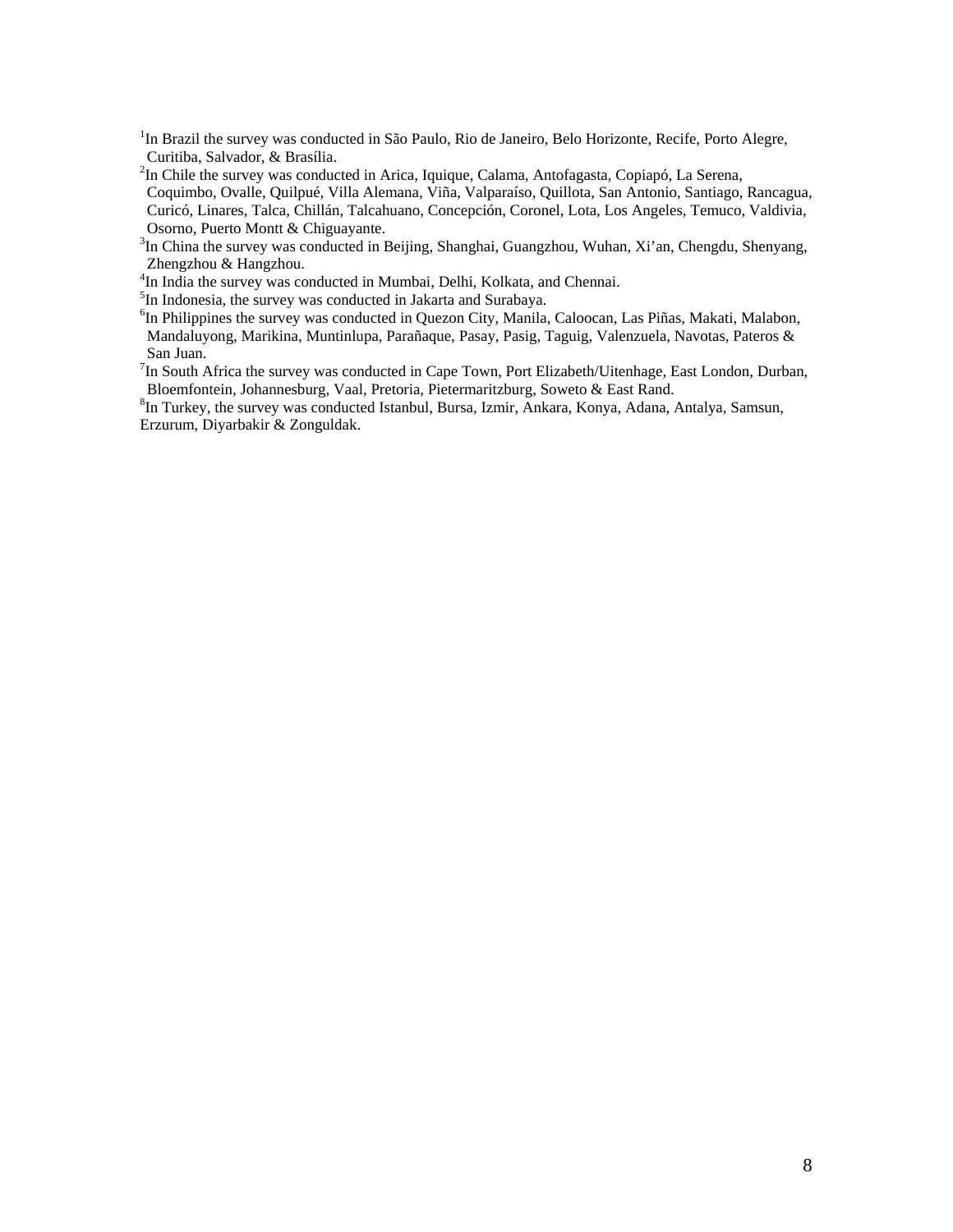# **GlobeScan Research Partners**

| Country              | <b>Research Institute</b>                                           | Location            | Contact                                                                                                                            |
|----------------------|---------------------------------------------------------------------|---------------------|------------------------------------------------------------------------------------------------------------------------------------|
| Argentina            | <b>TNS Gallup Argentina</b>                                         | <b>Buenos Aires</b> | Ricardo Hermelo<br>ricardo.hermelo@tns-gallup.com.ar<br>Constanza Cilley<br>constanza.cilley@tns-gallup.com.ar<br>+54 11 5218 2000 |
| Australia            | The Minter Group                                                    | Sydney              | Geoff Minter<br>gminter@minter.com.au<br>$+02$ 9979 5277                                                                           |
| <b>Brazil</b>        | Market Analysis Brazil                                              | Florianópolis       | Fabián Echegaray<br>fabian@marketanalysis.com.br<br>+55 48 234 58 53                                                               |
| Canada               | GlobeScan / ComQUEST Research                                       | <b>Toronto</b>      | Lloyd Hetherington<br>lloyd.hetherington@globescan.com<br>+416 969 3085                                                            |
| Chile                | Mori                                                                | Santiago            | Marta Lagos<br>mlagos@morichile.cl<br>562 3344544                                                                                  |
| China                | Survey & Statistics Institute,<br>Communication University of China | <b>Beijing</b>      | Huixin Ke<br>hxke@public.bta.net.cn<br>$+0086(0)$ 10 65779296                                                                      |
| France               | Efficience 3                                                        | Paris and Reims     | Christian de Thieulloy<br>christian.t@efficience3.com<br>$+33143165442$                                                            |
| Germany              | Ri*QUESTA GmbH                                                      | Teningen            | Dr. Bernhard Rieder<br>riquesta.rieder@t-online.de<br>$+49(0)7641934336$                                                           |
| <b>Great Britain</b> | GlobeScan / ICM Direct                                              | London              | Doug Miller<br>doug.miller@globescan.com<br>+44 (0)20 7376 0906                                                                    |
| <i>India</i>         | <b>ACNielsen ORG MARG</b>                                           | Mumbai              | Jairaj Jatar<br>jairaj.jatar@acnielsen.co.in<br>$+912256632511$                                                                    |
| <b>Indonesia</b>     | Deka Marketing Research                                             | Jakarta             | Irma Malibari<br>irma.putranto@deka-research.co.id<br>Iman Nurendo<br>iman.nurendro@deka-research.co.id<br>$+62$ 21 723 6901       |
| Italy                | Eurisko-Nop World                                                   | Milan and Rome      | Paolo Anselmi<br>paolo.anselmi@eurisko.it<br>+39 02 4380 9206                                                                      |
| Japan                | The Central Research Services, Inc.                                 | Tokyo               | Moonie Yotsui<br>moonie@crs.or.jp<br>+81 3 3549 3121                                                                               |